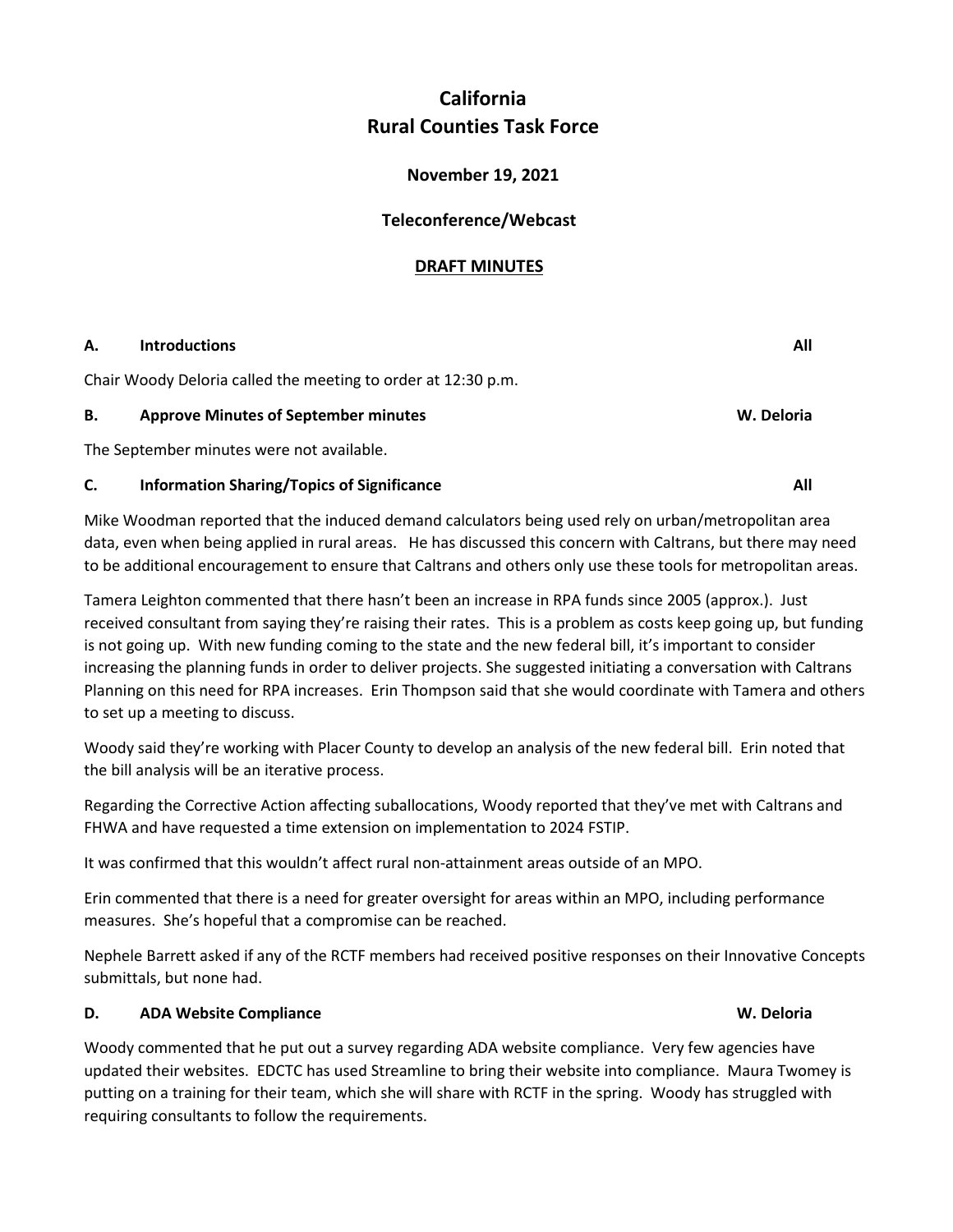Maura noted that they put requirements for ADA compliance in consultant contracts.

Tamera includes requirement in contracts that documents meet requirements. She's had some push back, but she points them to the law. For older documents, she offers to provide hard copies, but is not willing to depopulate her website. She will provide an ADA compliant document for anyone who requests it.

Maura said that older documents can include a disclaimer if they're not ADA compliant.

Woody noted that EDCTC has put disclaimers all over their website.

John Clerici noted that he's had similar problems. They've updated their website documents to the best of their ability and as needed.

#### **E.** SB 743 Implementation/Lessons Learned **A. Collins & M. Woodman**

Amber noted that she was interested in hearing other regions' experiences. Her region is just wrapping up their implementation plan and local agencies are frustrated with the outcomes. They need a comprehensive model update.

Woody noted that they're facing the same challenges. The implementation plan led to a model update by El Dorado County. They just had a debrief with Danielle Stanislaus and shared those concerns.

Mike commented that Nevada County agencies thought they'd be able to establish a reasonable threshold for a rural county. However, even though OPR alludes to non MPO areas being able to establish on a case-by-case basis, per CEQA you have to link back to the ARB scoping plan. While you can establish a lower threshold, it wouldn't be legally defensible. Jurisdictions and developers are having trouble determining if projects will screen out. Some projects don't fit clearly into a category. Additionally, the idea of induced demand for transportation projects is a continuing problem. Their project included a VMT screening tool, but the jurisdictions need additional training on the tool.

Mike noted that a hotel project came in underneath the threshold. A gold mine also reopened, but didn't fit cleanly in the categories. Per SB 743, the VMT for autos is considered, but not commercial trucks, so the mine project only had to address employee trips, etc.

Mike pointed out that if a statewide mitigation bank can be established, regions should be able to do the same.

Darren Grossi noted that their projects need to achieve lower than average VMT. They used the threshold for a hotel, but were challenged.

#### **F.** Addressing Equity in Rural Planning & Policy **A. Colling A. Collins A. Collins**

Amber explained that that this an opportunity to discuss this issue that's becoming more emphasized statewide. She pointed out that the Equity Roundtable is looking at equitable engagement methods. How are other regions addressing this through policies, procedures and planning? She's asked a member of the Equity Roundtable to come to a future meeting to discuss their work.

Woody noted that it's challenging. SACOG implemented new equity requirements that they are incorporating into their processes.

Mike commented that CalEnviroScreen isn't a good fit for rural regions, which may affect rural ability to compete in funding programs. AB 1550 is probably applicable to all rural regions. He suggested that Caltrans Planning help the rural counties get access to AB 1550 mapping (similar to previous ARB mapping tool).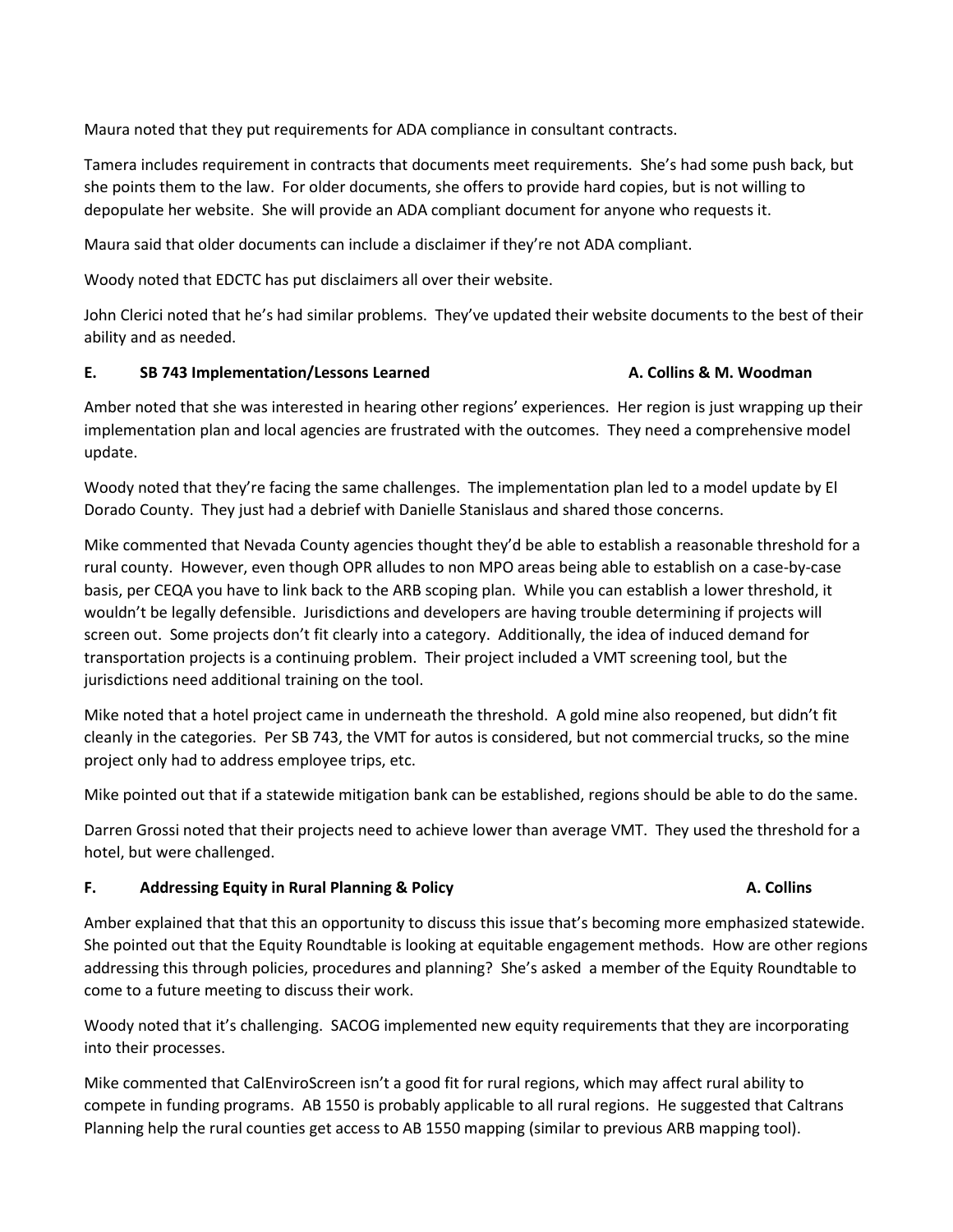Rachel Moriconi said they submitted a planning grant application focused on equity planning, training and development of a tool kit to help them connect with population segments that don't typically show up to public workshops. It's important to engage with leaders in those communities to help with messaging and input. RPA and planning funds can't be used to pay people to come to meetings, but it may be necessary to offer incentives. COVID adds further complications. They're hopeful that their efforts will be applicable to other agencies as well.

Erin Thompson commented that equity is being incorporated into all of their programs, including into grant guidelines. She will work with RCTF to plan a rural workshop.

Matthew Yosgott commented that a workshop is planned for December 16 regarding equity in SB 1 programs. They expect to see some changes in those programs in the upcoming cycle. He encouraged the RCTF members to attend the workshop in order to provide rural perspective.

Mike said equity interrelates with rural issues, including geographic equity. We all feel that we're a bit disadvantaged based on population's role in funding distribution.

Woody noted that it's important to make that change, but applying a one size fits all approach doesn't work.

#### **G.** GHD Zero Emission Bus Tool **A. Collins and A. Collins A. Collins A. Collins**

Amber introduced the GHD team.

GHD developed a tool called ZEVO. Transit agencies are mandated to move toward zero emission technology. ZEVO is a fleet assessment tool, with outputs related to environmental and financial analysis.

Rippan Bhattacharjee provided an overview of the tool's operation. Different scenarios can be built for the client based on needs to develop an implementation plan.

Adam Letendre discussed the service assessment in the tool. "Range modeling" is based on ideal circumstances. Their assessment tool considers things like mountainous areas, speed, gradients, climate, etc., that effect range. It can identify where on a route a vehicle will die to determine where charging infrastructure is needed.

J. Volk explained that different types of vehicles have their pros and cons, such as time needed to charge. The range of battery powered vehicles is getting closer to fuel cell vehicles. Hydrogen has a quicker fueling time and flexibility in terms of production. However, there's a greater cost for the vehicles and fueling stations.

Modeling simulations can determine if fast charging will be needed and if there will be gaps in service due to the inability for alternative fuel vehicles to go everywhere that traditional vehicles are able. The models can also predict costs and financial needs.

Rippan described the tool's environmental analysis component, which can help qualify for grants. The tool can also determine the agency's energy needs, depending on type of vehicles, etc., and develop a charging strategy.

Amber asked if product is scaled for small agencies, and Rippan confirmed that it's flexible and is a collaborative effort between GHD and the client. Access can be given to a client to download data to run their own analysis.

Brian Travis at DMT noted that their division is interested in something similar to develop a transition plan. Todd said they would follow up with DMT.

Mike commented that RTPAs should consider this for transit operators. Many have embraced the clean transit regulation, but it's also an unfunded mandate. This type of information should be relayed to ARB. There's substantial cost increase over a traditional vehicle. This transition for rural agencies with limited transit funding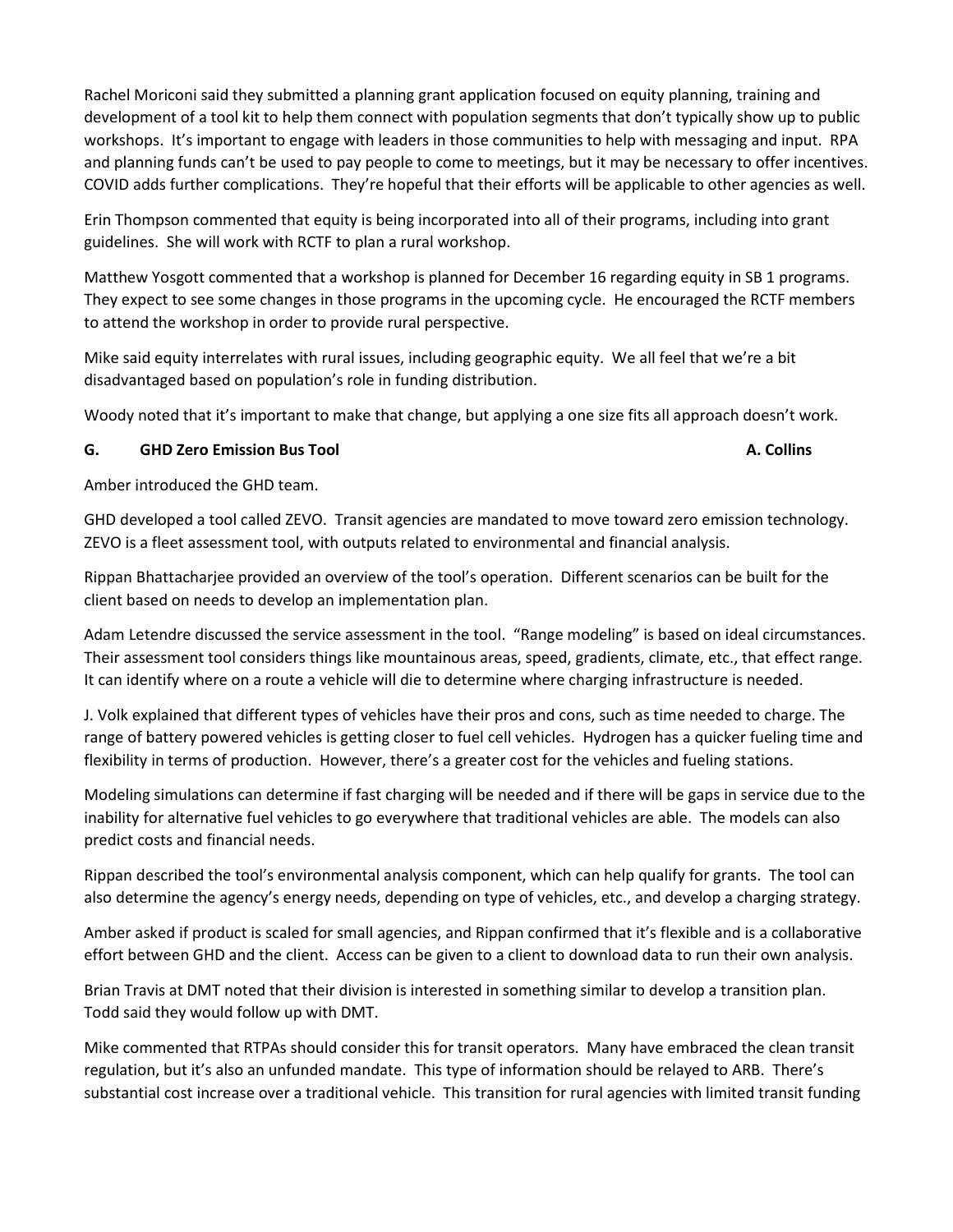shouldn't reduce operations in order to run clean transit or it's counterproductive. The goal should be increasing frequency and riders, not just transitioning vehicles to ZEV.

#### **H.** CTC Update Various **Various Various**

Paul Golaszewski noted that the Dec 8 and 9 meeting will be a hybrid meeting.

The legislature is currently on recess. The Commission approved a motion to request two funding augmentations--\$2 billion for ATP from the General Fund surplus and a second augmentation of \$2.5 billion for transit projects delivered through the STIP. There's an estimated \$31 billion surplus expected in the general fund.

Laurie Waters noted that an ATP workshop is scheduled for December 1. They are taking requests for branch workshops and virtual site visits.

Matthew Yosgott reported that they are about halfway through SB 1 Programs guideline development. They will be postponing Dec workshops to facilitate an equity workshop on Dec 16. SB 1 competitive workshops in the new year have been posted on the CTC website.

Alicia Sequeira Smith reported that the submittals for the Local Streets and Roads Program are due Dec 1.

Rachel commented that local agencies are still struggling with the back log of road repairs. They will be sending a request for these programs to be augmented. Paul commented that the CTC is focused on transit and active transportation because the bulk of funds in SB 1 were for road repair and maintenance. Woody commented that they would support an augmentation of funding for road repairs.

### **I.** Caltrans Update Various **Various Various**

Erin Thompson noted that the RPA carryover would be used for a rural VMT analysis project, managed by Mike Woodman. Two agencies still need to close out for the current year, but funding is estimated to be about \$125,000.

They're updating their sustainable transportation planning guidelines for 23/24. The regional planning handbook should also come out in spring, and regional transportation planning guidelines will begin an update. They're also updating MPO MOUs.

They received 131 applications for the 22/23 transportation planning grants. Announcements will be made this spring. OWPs are due March 1.

An OWP guidelines amendment pilot is being conducted with several RTPAs in order to get feedback on the process before official roll out.

Felicia Haslem noted that a draft OA report will be ready next week. The OA Best Practices group has discussed OA plans and level of accountability. OA plans will be due March 15 now.

There were fewer inactive projects reported this quarter than last quarter.

Local Assistance is trying to create tools to help manage projects. They will provide a training day for RTPAs on critical dates.

The Federal Aid Series is scheduled in December.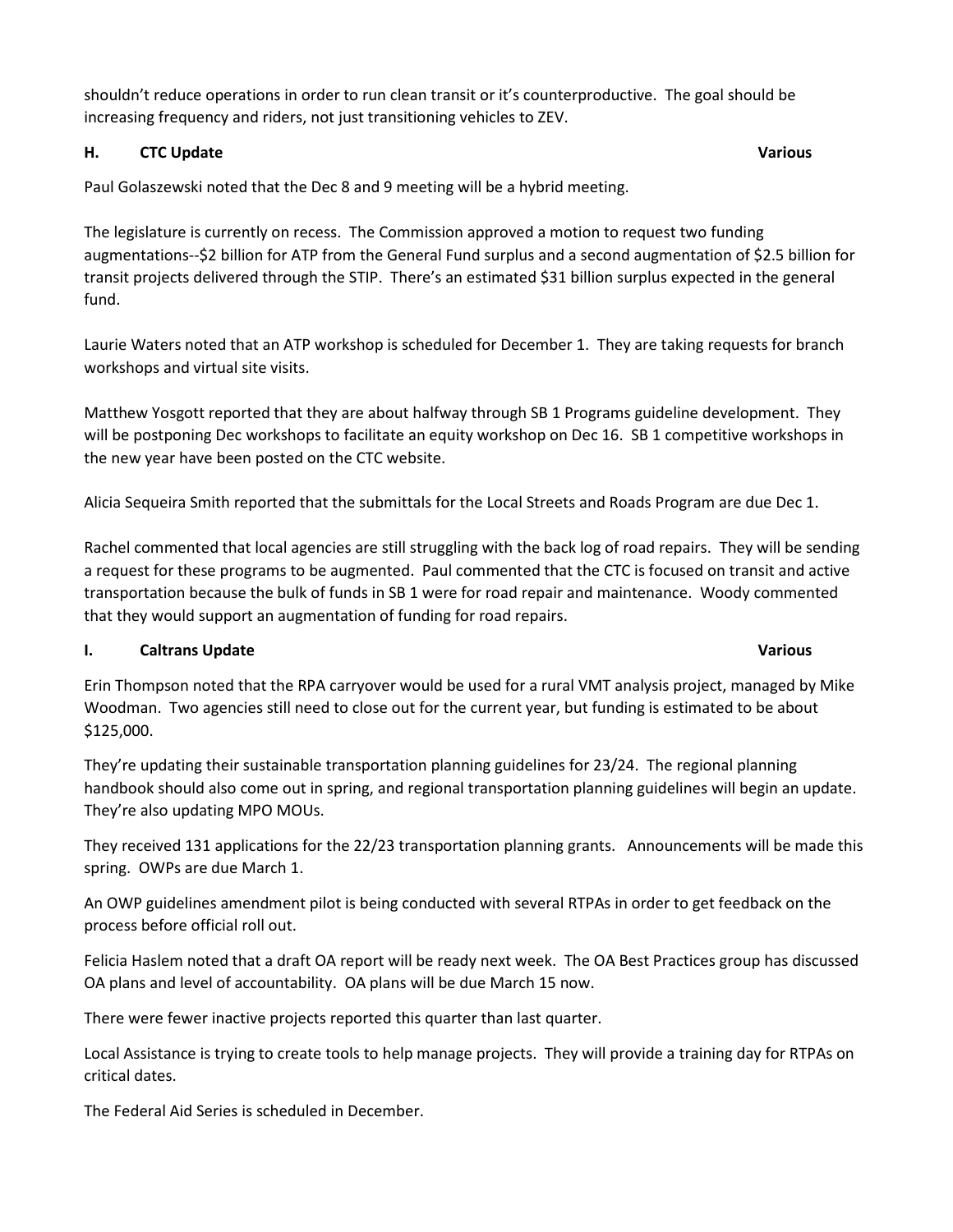Keith Duncan reported that they are analyzing the federal act that has passed. Apportionment notices will be coming out to States in mid-December. Keith will send summary information to Woody to share with the RCTF. Caltrans will be leading a working group on roll out, and RCTF is invited to participate.

About \$29.5 billion is expected for all programs in California, including about \$4 billion over 5 years for the bridge program.

High level details of the new federal funding will be shared at the December CTC meeting. It's possible that the Fund Estimates may be amended. Additional information is expected to be shared at the January CTC meeting.

There will be fewer than 12 months to obligate all federal funds, so agencies are encouraged to move forward with obligation.

STIP will be considered for augmented funding, although it traditionally goes into the SHOPP.

Teresa commented that they are eagerly awaiting funding and hopefully will have additional money for STIP. They may delay adoption of the STIP if needed. They will know by January if that's necessary. Regions should still submit RTIPs by December 15. They'll have an opportunity to submit revised RTIPs if the FE is amended.

Rachel asked if agencies are coming up with a contingency list for projects in case the STIP is augmented. Teresa noted that it would be limited to transit projects. This would be beneficial to rural areas. Bus purchases are how PTA funds are typically used in the STIP. Woody commented that EDCTC has a contingency list that they carryover and update from year to year. Amber noted that when they have a call for projects, they typically create a second tier list that can be used.

Teresa noted that an augmentation of transit funding in the STIP will be tracked separately, regardless of shares.

#### **J. Adjourn W. Deloria**

The regular meeting was adjourned at 2:26 p.m.

#### K. Special ATP Small Rural Project Breakout Session **Let up a Secure 2018** L. Waters

Laurie Waters noted that they are minimizing changes. The addition of pro-housing language is proposed.

Laurie asked for rural input regarding leveraging. Woody noted that it provides an opportunity for points in areas that don't get DAC points. However, some small agencies may not have funds to leverage.

Amber noted that Calaveras agencies are only able to provide a small amount of leverage. She suggested allowing project planning efforts to count toward leverage.

Rachel commented that leveraging is a way for agencies to show that there's skin in the game.

Laurie noted that a scaled approach to leveraging could be a good compromise. Tribes receive leverage points regardless. Could there be a population threshold?

Tamera explained that they use RSTP for match, but it's not enough. Active Transportation projects are often not a priority for using RSTP funds. A waiver for very small agencies would be great.

Laurie likes changing scale. Would be hard to give points for small without considering small in MPO.

Concerns about projects getting very large was discussed. Some think it's a disadvantage for small projects and rural counties. Laurie explained that some legislative staff support the statewide funding being used for only large projects. CTC thinks the program should fund a variety of projects. They haven't heard of specific legislative proposals regarding use of the statewide funding.